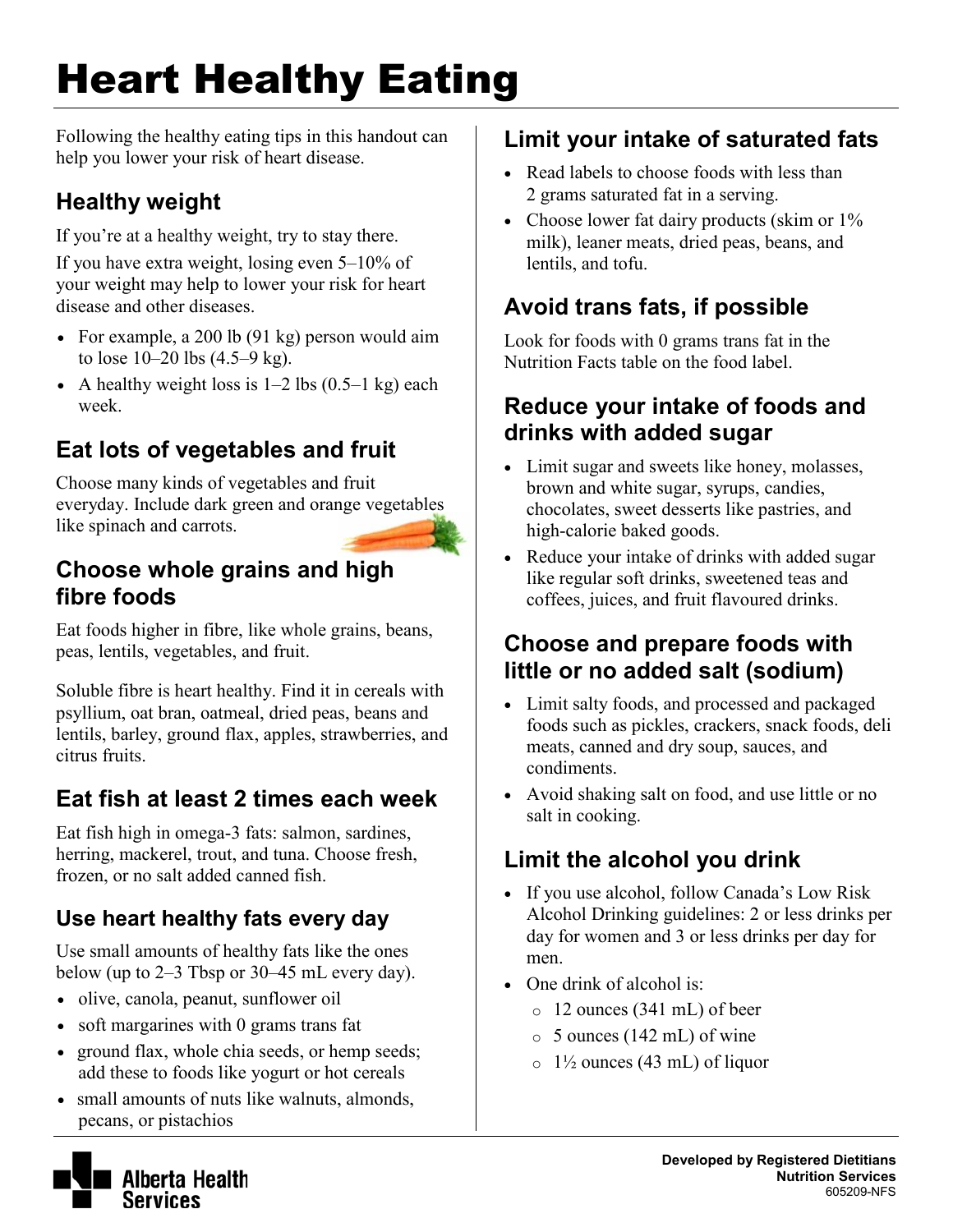#### **When you eat food prepared outside your home:**

- Order small servings or share an order to help manage portions.
- Choose menu items that have been baked, boiled, steamed, grilled, or barbequed.
- Limit foods that are fried, deep-fried, crispy, sautéed, creamed, or in sauces.
- Choose milk, water, or sugar-free drinks.

### **Follow Canada's Food Guide**

Plan your meals using Canada's Food Guide. Choose foods from each of the 4 food groups. For a copy of the food guide, visit www.healthcanada.gc.ca/foodguide.

A healthy meal based on Canada's Food Guide looks like the one below:



#### **Guide to healthy food choices**

Use the food lists below to pick heart healthy choices from the 4 food groups for your meals and snacks.

| Choose less of these foods:                                                                                                                                                                     |                                                                                                                                                                                                                                                     |  |  |
|-------------------------------------------------------------------------------------------------------------------------------------------------------------------------------------------------|-----------------------------------------------------------------------------------------------------------------------------------------------------------------------------------------------------------------------------------------------------|--|--|
| $\overline{\mathbf{D}}$ = Foods high in salt (sodium)<br>$=$ Foods high in sugar                                                                                                                |                                                                                                                                                                                                                                                     |  |  |
|                                                                                                                                                                                                 |                                                                                                                                                                                                                                                     |  |  |
| <b>Vegetables and Fruit</b>                                                                                                                                                                     |                                                                                                                                                                                                                                                     |  |  |
| <b>Examples of 1 serving:</b><br>• $\frac{1}{2}$ cup (125 mL) fresh, frozen, or canned<br>vegetables or fruit<br>$\bullet$ 1 cup (250 mL) raw, leafy vegetables                                 | $\bullet$ 1 medium fruit<br>• $\frac{1}{2}$ cup (125 mL) 100% pure fruit or vegetable juice<br>• $\frac{1}{4}$ cup (60 mL) dried fruit                                                                                                              |  |  |
| Choose:<br>• vegetables and fruit, fresh or<br>frozen<br>fruit canned in water or juice<br>with no added sugar<br>soups, low sodium or salt-reduced<br>fruit, dried $\quad \Longleftrightarrow$ | Not recommended:<br>• fruit canned or frozen in syrup<br>• vegetables, canned or pickled $\bar{\Delta}$<br>French fries and hash browns $\bar{\mathbb{D}}$<br>vegetables in sauces $\bar{\mathbb{D}}$<br>soups, regular store-bought $\bar{\Delta}$ |  |  |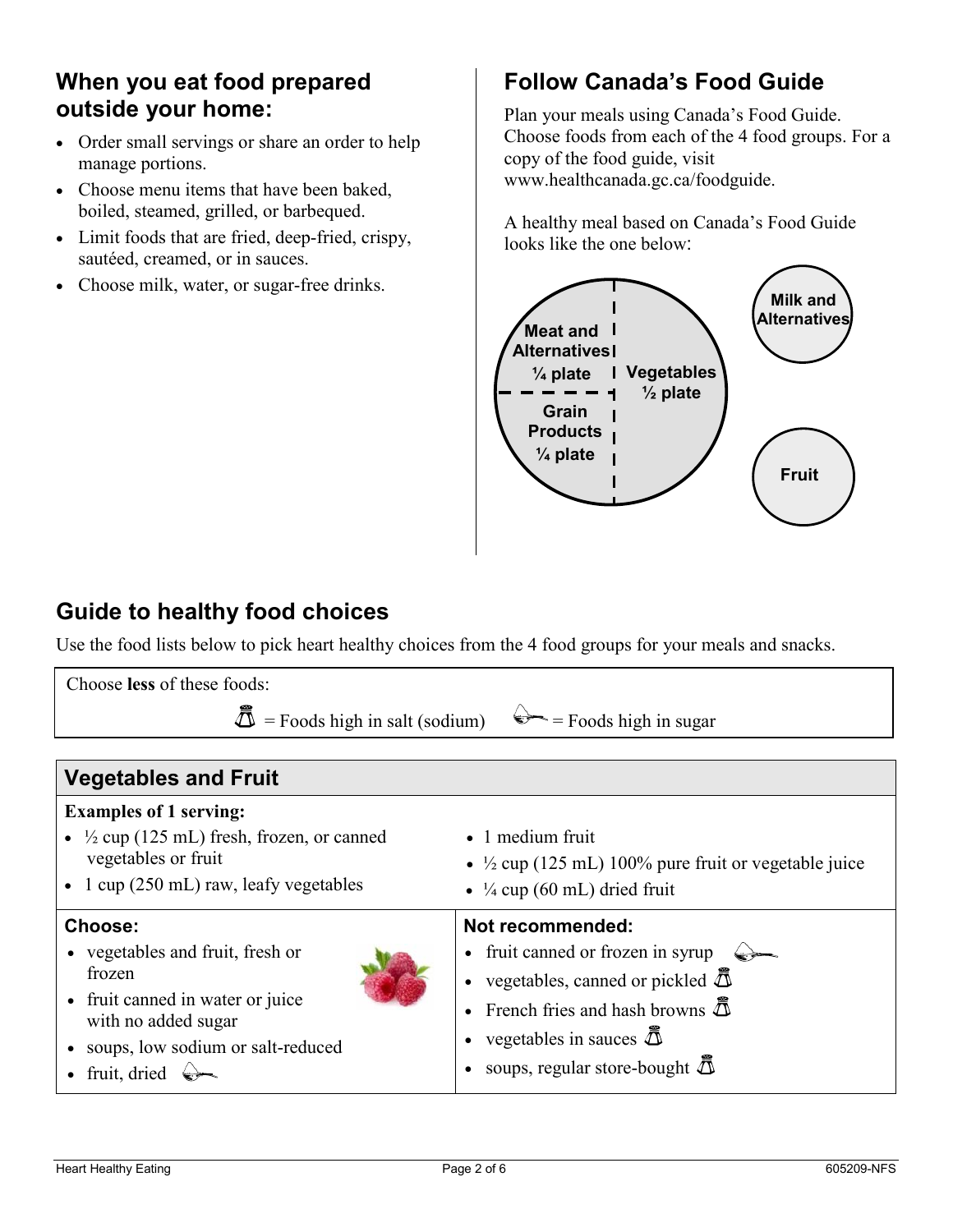| <b>Grain Products</b>                                                                                                                                                                                                                                                                                                                                                                                                                                                                                                                                                                          |                                                                                                                                                                                                                                                                                                                                                                                                              |  |
|------------------------------------------------------------------------------------------------------------------------------------------------------------------------------------------------------------------------------------------------------------------------------------------------------------------------------------------------------------------------------------------------------------------------------------------------------------------------------------------------------------------------------------------------------------------------------------------------|--------------------------------------------------------------------------------------------------------------------------------------------------------------------------------------------------------------------------------------------------------------------------------------------------------------------------------------------------------------------------------------------------------------|--|
| <b>Examples of 1 serving:</b><br>$\bullet$ 30 g cold cereal<br>• 1 slice of bread $(35 g)$<br>• $\frac{3}{4}$ cup (175 mL) hot<br>• $\frac{1}{2}$ hot dog, roll, or<br>hamburger bun<br>cereal                                                                                                                                                                                                                                                                                                                                                                                                 | • $\frac{1}{2}$ pita, tortilla,<br>• $\frac{1}{2}$ cup (125 mL) cooked<br>muffin $(35 g)$<br>pasta or rice<br>$\frac{1}{2}$ bagel (45 g)<br>$\bullet$ 2 cups (500 mL) popcorn,<br>$\bullet$<br>popped                                                                                                                                                                                                        |  |
| Choose:<br>bread, whole grain<br>hot cereals, such as oatmeal<br>and oat bran<br>cold cereals with 2 grams<br>fibre or more per serving<br>crackers with less than 3 grams of fat and<br>2 grams or more fibre per serving<br>pasta, couscous, rice, whole grain<br>$\bullet$<br>popcorn, air popped with no topping<br>English muffins and bagels, whole grain (look for<br>$\bullet$<br>the lowest % Daily Value for sodium)<br>quinoa, barley, bulgur, millet<br>tortilla, naan, roti, pita, bannock, whole grain<br>pancakes, whole grain<br>rice cakes, plain or flavoured $\bar{\Delta}$ | Not recommended:<br>store-bought garlic bread, egg bread, cheese bread<br>butter rolls, croissants, store-bought muffins $\triangleright$<br>$\bullet$<br>granola-type cereal, regular $\leftarrow$<br>$\bullet$<br>chips: potato, taco, and nacho $\bar{\Delta}$<br>$\bullet$<br>noodle, rice, and sauce mixes $\bar{\Delta}$<br>donuts, pies, cakes, Danishes, and streusels $\triangleright$<br>$\bullet$ |  |
| <b>Milk and Alternatives</b><br><b>Examples of 1 serving:</b><br>$1 \text{ cup} (250 \text{ mL})$ milk<br>• $\frac{1}{2}$ cup (125 mL) evaporated milk<br>$1\frac{1}{2}$ oz (50 g) cheese                                                                                                                                                                                                                                                                                                                                                                                                      |                                                                                                                                                                                                                                                                                                                                                                                                              |  |
| 1 cup (250 mL) fortified soy<br>• $\frac{3}{4}$ cup (175 mL) yogurt<br>beverage<br>$M.F. = Milk Fat$                                                                                                                                                                                                                                                                                                                                                                                                                                                                                           | $\frac{1}{2}$ cup (125 mL) cottage<br>cheese                                                                                                                                                                                                                                                                                                                                                                 |  |
| Choose:<br>milk, skim or 1%<br>evaporated milk, skim<br><b>Milk</b><br>buttermilk, fat-free or 1% M.F. $\bar{\mathbb{D}}$<br>$\bullet$<br>fortified soy beverage<br>cheese with less than 20% M.F. $\bar{\mathbb{D}}$<br>$\bullet$<br>cottage cheese, fat free or 1% M.F. $\bar{\Delta}$<br>$\bullet$<br>yogurt, plain, fat free or 1% M.F.<br>yogurt, flavoured, fat free or $1\%$ M.F. $\rightarrow$<br>frozen yogurt, ice cream or soy frozen desserts,<br>$\bullet$<br>low fat or fat-free                                                                                                 | Not recommended:<br>milk, 2% M.F. or homo (3.25% M.F.)<br>$\bullet$<br>evaporated milk, 2% M.F. or whole<br>$\bullet$<br>buttermilk, 3.25% M.F. $\bar{\mathbb{D}}$<br>$\bullet$<br>cheese with more than 20% M.F. $\bar{\Delta}$<br>$\bullet$<br>cottage cheese, 2% or 4% M.F. $\bar{\mathbb{D}}$<br>$\bullet$<br>ice cream, regular<br>$\bullet$<br>sweetened condensed milk $\leftrightarrow$<br>$\bullet$ |  |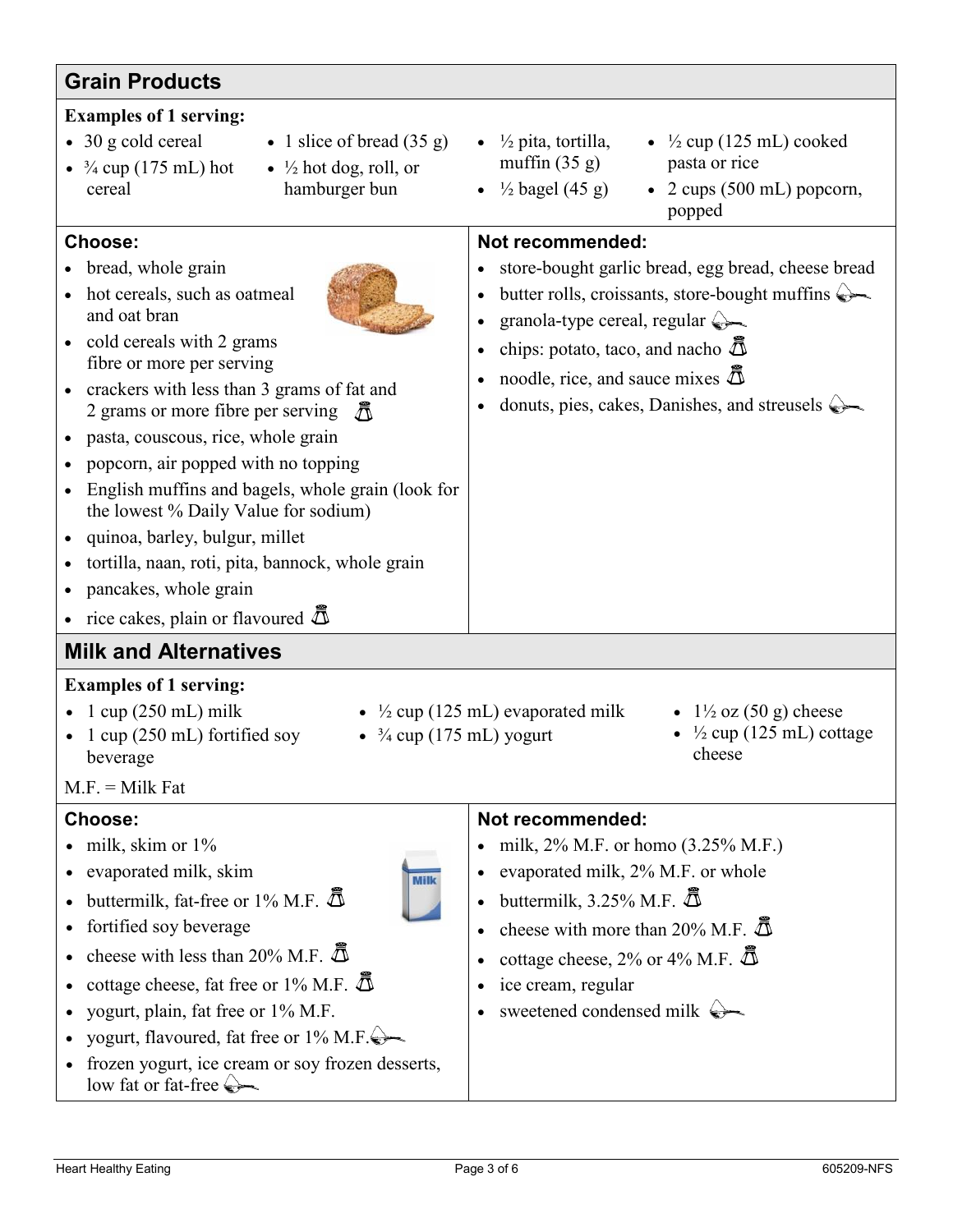| Choose:                                                                                                                                                                                                                                                                                                                                                                                                                                                                                                                                                                                         | Not recommended:                                                                                                                                                                                                                                                                                                                                                                                                                                                                                                                                                                               |
|-------------------------------------------------------------------------------------------------------------------------------------------------------------------------------------------------------------------------------------------------------------------------------------------------------------------------------------------------------------------------------------------------------------------------------------------------------------------------------------------------------------------------------------------------------------------------------------------------|------------------------------------------------------------------------------------------------------------------------------------------------------------------------------------------------------------------------------------------------------------------------------------------------------------------------------------------------------------------------------------------------------------------------------------------------------------------------------------------------------------------------------------------------------------------------------------------------|
| • fish like salmon, sardines, tuna,<br>herring, mackerel and trout; fresh<br>or canned with no salt added<br>• chicken and turkey, skinless<br>• beef, pork, lamb, and veal, lean<br>• ground beef, extra lean or lean<br>• shellfish including clams, oysters, lobster, crab,<br>mussels and shrimp<br>• dried beans, peas, and lentils<br>• meat alternatives: tofu, soy products, soy nuts<br>• unsalted nuts: almonds, walnuts, pistachios<br>• peanut butter<br>• wild game<br>• deli or processed meat, low fat $\tilde{\mathcal{J}}$<br>$e$ eggs<br>• baked beans without pork $\bar{a}$ | bacon, sausage, bologna, smokies, and wieners $\Phi$<br>ground beef, regular<br>duck, goose<br>organ meats<br>fish, canned in oil, battered, or breaded $\bar{\mathbb{D}}$<br>meats, heavily marbled<br>chicken wings<br>٠<br>deli or processed meats, regular $\bar{\mathbb{D}}$<br>fried food and breaded meats, such as chicken<br>fingers $\bar{D}$                                                                                                                                                                                                                                        |
| <b>Oils and Fat</b>                                                                                                                                                                                                                                                                                                                                                                                                                                                                                                                                                                             |                                                                                                                                                                                                                                                                                                                                                                                                                                                                                                                                                                                                |
| <b>Choose:</b><br>• vegetable oils such as canola, olive,<br>peanut<br>• soft tub margarine labelled as<br>non-hydrogenated margarine with<br>0 grams trans fats<br>• salad dressings made with canola and olive oils<br>• cream cheese, light<br>• sour cream, low fat (less than $7\%$ M.F.)<br>• flaxseed, ground<br>• hempseed<br>chia seeds<br>$\bullet$<br>• avocados<br>• olives, in moderation $\overline{\mathbb{D}}$                                                                                                                                                                  | <b>Limit saturated fats:</b><br>butter and lard<br>tropical oils such as palm or coconut oil<br>$\bullet$<br>gravies<br>٠<br>cream cheese, regular<br>$\bullet$<br>cream<br>flavoured coffee creamers $\left\langle \right\rangle$<br>sour cream, regular (14% M.F.)<br>Avoid trans fats, if possible<br>Avoid foods with the fats below in their ingredient lists:<br>hydrogenated oils<br>$\bullet$<br>hard margarines<br>shortening<br>High fat baked goods like cakes, donuts, cookies, and<br>store-bought muffins often have trans fats. Read labels,<br>and limit or avoid these foods. |

#### **Meat and Alternatives**

#### **Examples of 1 serving:**

- $2\frac{1}{2}$  oz (75 g) or  $\frac{1}{2}$  cup (125 mL) cooked lean meat, fish, or shellfish
- $\frac{3}{4}$  cup (175 mL) tofu

- fish like salmon, sardines, tuna,
- chicken and turkey, skinless
- 
- 
- shellfish including clams, oysters, lobster, crab,
- 
- meat alternatives: tofu, soy products, soy nuts
- unsalted nuts: almonds, walnuts, pistachios
- peanut butter
- wild game
- deli or processed meat, low fat
- $\bullet$
- baked beans without pork

#### **Oils and Fat**

- vegetable oils such as canola, olive,
- 
- salad dressings made with canola and olive oils
- cream cheese, light
- sour cream, low fat (less than 7% M.F.)
- flaxseed, ground
- hempseed
- chia seeds
- avocados
- olives, in moderation
- $\cdot$   $\frac{3}{4}$  cup (175 mL) cooked dried peas, beans, or lentils
- 2 eggs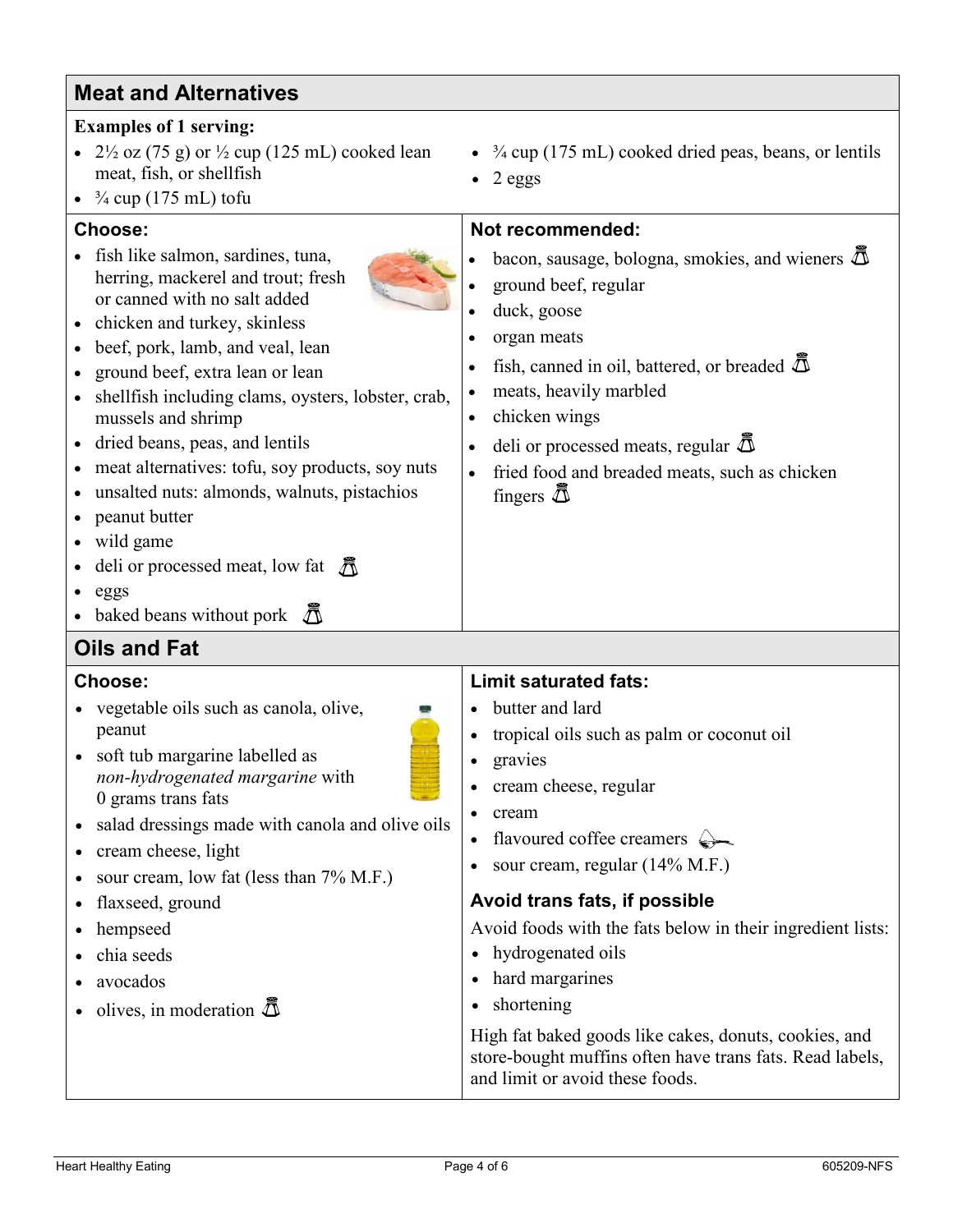#### **Read food labels**

The Nutrition Facts table on the food label has information to help you make healthy choices.

Choose foods with:

| • Less than     | <b>Nutrition Facts</b><br>Per <sup>3</sup> / <sub>4</sub> cup (175g) |               |
|-----------------|----------------------------------------------------------------------|---------------|
| 2 grams         | <b>Amount</b>                                                        | % Daily Value |
| saturated fat   | <b>Calories 160</b>                                                  |               |
|                 | Fat $2.5$ g                                                          | 4 $\%$        |
| per serving     | Saturated 1.5 g                                                      | 10 $%$        |
| • No trans fats | ► + Trans 0 g                                                        |               |
|                 | Cholesterol 10 mg                                                    |               |
| • 5% or less.   | Sodium 75 mg                                                         | $3\%$         |
| Daily Value     | Carbohydrate 25 g                                                    | 8 %           |
| for sodium      | $\overline{\phantom{a}}$ Fibre 3 g                                   | $8\%$         |
|                 | Sugars 15 g                                                          |               |
| • 2 grams       | Protein 8 g                                                          |               |
| fibre or        | Vitamin A                                                            | $2\%$         |
| more per        | Vitamin C                                                            | 0 %           |
| serving         | Calcium                                                              | 25 %          |
|                 | Iron                                                                 | 6 %           |

### **Set healthy goals**

Now that you've learned about heart healthy eating, you may be ready to make a few healthy eating changes.

It can be hard to make too many changes at once. If you make small goals, you'll be more likely to reach your goals.

Write a list of changes you would like to try in the space below. Ask your health provider if you'd like more help with reaching your goals.

 $\overline{\phantom{a}}$  , which is a set of the set of the set of the set of the set of the set of the set of the set of the set of the set of the set of the set of the set of the set of the set of the set of the set of the set of th

 $\overline{\phantom{a}}$  , which is a set of the set of the set of the set of the set of the set of the set of the set of the set of the set of the set of the set of the set of the set of the set of the set of the set of the set of th

 $\mathcal{L}_\text{max}$  , which is a set of the set of the set of the set of the set of the set of the set of the set of the set of the set of the set of the set of the set of the set of the set of the set of the set of the set of

 $\overline{\phantom{a}}$  , which is a set of the set of the set of the set of the set of the set of the set of the set of the set of the set of the set of the set of the set of the set of the set of the set of the set of the set of th

 $\overline{\phantom{a}}$  , which is a set of the set of the set of the set of the set of the set of the set of the set of the set of the set of the set of the set of the set of the set of the set of the set of the set of the set of th

 $\overline{\phantom{a}}$  , which is a set of the set of the set of the set of the set of the set of the set of the set of the set of the set of the set of the set of the set of the set of the set of the set of the set of the set of th

 $\overline{\phantom{a}}$  , which is a set of the set of the set of the set of the set of the set of the set of the set of the set of the set of the set of the set of the set of the set of the set of the set of the set of the set of th

 $\mathcal{L}_\text{max}$  , which is a set of the set of the set of the set of the set of the set of the set of the set of the set of the set of the set of the set of the set of the set of the set of the set of the set of the set of

 $\mathcal{L}_\text{max}$  , which is a set of the set of the set of the set of the set of the set of the set of the set of the set of the set of the set of the set of the set of the set of the set of the set of the set of the set of

 $\overline{\phantom{a}}$  , which is a set of the set of the set of the set of the set of the set of the set of the set of the set of the set of the set of the set of the set of the set of the set of the set of the set of the set of th

 $\overline{\phantom{a}}$  , which is a set of the set of the set of the set of the set of the set of the set of the set of the set of the set of the set of the set of the set of the set of the set of the set of the set of the set of th

 $\overline{\phantom{a}}$  , which is a set of the set of the set of the set of the set of the set of the set of the set of the set of the set of the set of the set of the set of the set of the set of the set of the set of the set of th

 $\mathcal{L}_\text{max}$  , which is a set of the set of the set of the set of the set of the set of the set of the set of the set of the set of the set of the set of the set of the set of the set of the set of the set of the set of

 $\overline{\phantom{a}}$  , which is a set of the set of the set of the set of the set of the set of the set of the set of the set of the set of the set of the set of the set of the set of the set of the set of the set of the set of th

 $\overline{\phantom{a}}$  , which is a set of the set of the set of the set of the set of the set of the set of the set of the set of the set of the set of the set of the set of the set of the set of the set of the set of the set of th

 $\overline{\phantom{a}}$  , which is a set of the set of the set of the set of the set of the set of the set of the set of the set of the set of the set of the set of the set of the set of the set of the set of the set of the set of th

 $\overline{\phantom{a}}$  , which is a set of the set of the set of the set of the set of the set of the set of the set of the set of the set of the set of the set of the set of the set of the set of the set of the set of the set of th

 $\mathcal{L}_\text{max}$  , which is a set of the set of the set of the set of the set of the set of the set of the set of the set of the set of the set of the set of the set of the set of the set of the set of the set of the set of

 $\mathcal{L}_\text{max}$  , which is a set of the set of the set of the set of the set of the set of the set of the set of the set of the set of the set of the set of the set of the set of the set of the set of the set of the set of

 $\overline{\phantom{a}}$  , which is a set of the set of the set of the set of the set of the set of the set of the set of the set of the set of the set of the set of the set of the set of the set of the set of the set of the set of th

#### **My healthy eating goals:**

 $\overline{\phantom{a}}$ 

 $\overline{\phantom{a}}$ 

 $\overline{\phantom{a}}$  , which is the set of the set of the set of the set of the set of the set of the set of the set of the set of the set of the set of the set of the set of the set of the set of the set of the set of the set of



#### **Check the Daily Value**

The Daily Value tells you whether a food has a little or a lot of a nutrient in one serving. The Daily Value is on the right hand side of the Nutrition Facts table.

#### **5% or less is a little.**

• Choose foods with less saturated fat, trans fat, and sodium.

#### **15% or more is a lot.**

• Choose foods with more fibre, vitamins, calcium, and iron.



When shopping, compare brands to make the healthy food choice.